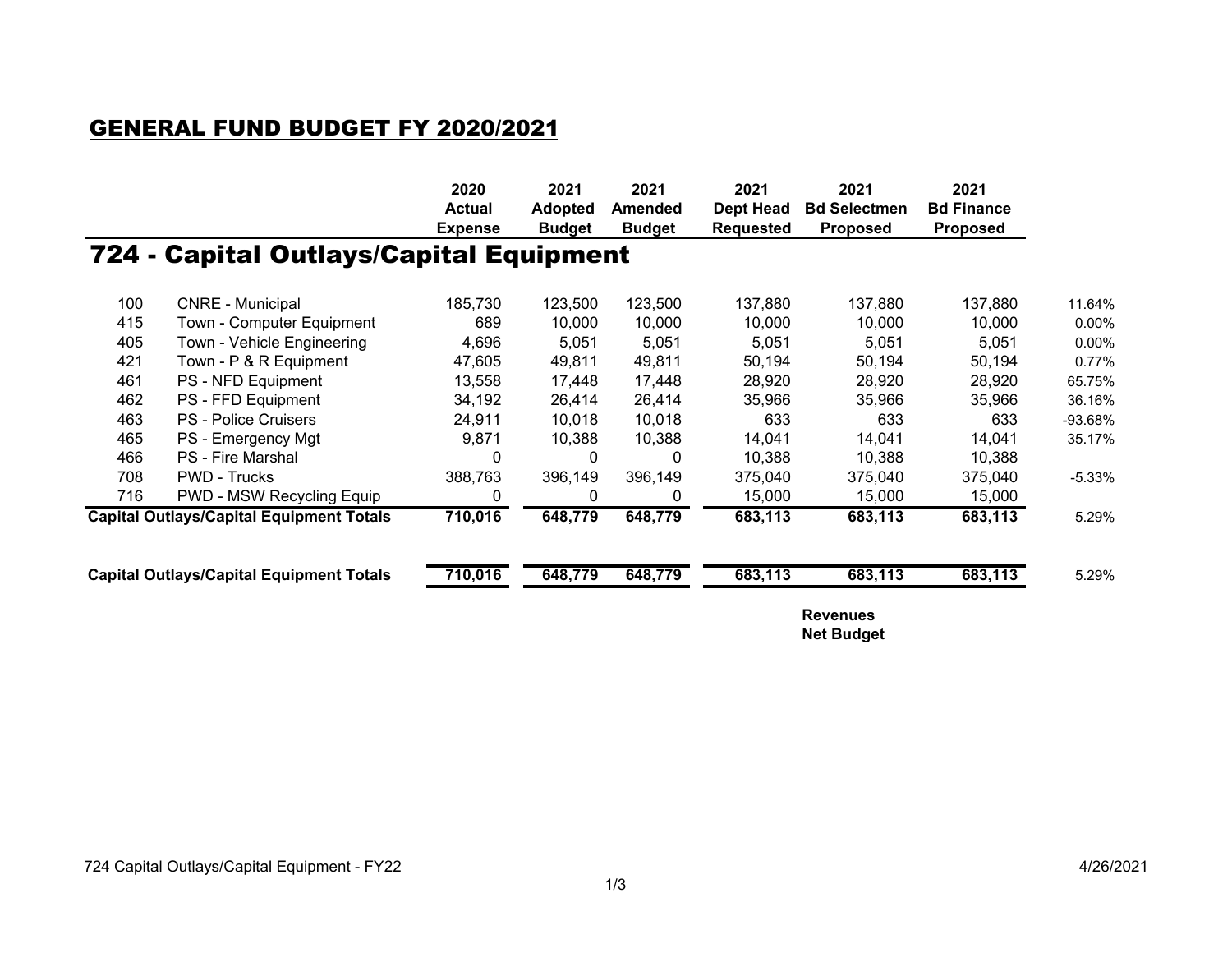## TOWN OF EAST LYME

**Dept No. <sup>724</sup> Budget Input Dept Capital Outlays/Equip**

| Acct. | <b>Account</b><br><b>Description</b> | 21/22<br><b>Budget</b> | <b>Supporting Description of Activity</b>                                                                                                                                                                                                                                                                                                                                                                                                                                                                                                                                         |
|-------|--------------------------------------|------------------------|-----------------------------------------------------------------------------------------------------------------------------------------------------------------------------------------------------------------------------------------------------------------------------------------------------------------------------------------------------------------------------------------------------------------------------------------------------------------------------------------------------------------------------------------------------------------------------------|
|       | 600 Debt Service - Redemption        |                        |                                                                                                                                                                                                                                                                                                                                                                                                                                                                                                                                                                                   |
| 100   | <b>CNRE - Municipal</b><br>Project   | 137,880                | Operating transfer out to CNRE Fund 32 as follows: The next state mandated statistical revaluation<br>is due with the 10/1/2026 grand list \$38,916 and the next full physical revaluation is due with the<br>10/1/31 grand list \$46,464. We must fund to have the estimated cost \$155,664 and \$464,637<br>respectively. \$10,000 Town-wide Roofs, \$15,000 HVAC Replacement Town-wide, \$10,000<br>Sidewalk Repairs, \$5,000 Town-wide servers, East Lyme/Waterford Police Boat Engine<br>Replacement (Regional patrol) \$8,500, CAD Software and & Survey Equipment \$4,000. |
| 405   | <b>TOWN-Engineering</b><br>Vehicle   | 5,051                  | 2019/20 Ford Escape vehicle for Engineering staff to use. Annual payments. Final payment<br>scheduled for 24/25 fiscal year.                                                                                                                                                                                                                                                                                                                                                                                                                                                      |
| 415   | Town - Computer<br>Equipment         | 10,000                 | To replace the oldest compuer equipment - town-wide departments \$10,000.                                                                                                                                                                                                                                                                                                                                                                                                                                                                                                         |
| 421   | Town - P & R<br>Equipment            | 50,194                 | Represent payments for prior year acquisiton vehicles and equipment. Final payment fiscal year<br>ending 6/30/25. Requested equipment for 21/22: Pick-up Truck with lift gate-plow package (replace<br>2013)- \$60,000, this will be financed in the acquisition plan with an estimate annual payment of<br>\$12,765.                                                                                                                                                                                                                                                             |
| 461   | PS - NFD Equipment                   | 28,920                 | \$16,000 for (4) sets of turn-out gear at \$4,000 each, \$7,920 for (6) SCBA 45 Minute Cylinders<br>\$1,320 each, and \$5,000 for assorted fire hose.                                                                                                                                                                                                                                                                                                                                                                                                                             |
| 462   | PS - FFD Equipment                   | 35,966                 | $$16,000$ four (4) sets of turn-out gear @ $$4,000$ each, $$6,000$ assorted fire hose and SCBA 45<br>minute cylinder replacements $(5 \text{ @ } $1,320 \text{ each})$ . Replacement vehicle for Chief in 2019/20<br>payment of \$7,366 final maturity fiscal year ending 6/30/25.                                                                                                                                                                                                                                                                                                |
| 463   | <b>PS</b> - Police Cruisers          | 633                    | Acquisition Plan payments. Included vehicles for the 2016/17 fiscal years - final maturity fiscal year<br>ending 6/30/22. New vehicles now being paid for from fees charges for outside jobs in CNRE.                                                                                                                                                                                                                                                                                                                                                                             |

**26-Apr-21**

## $\begin{array}{c|c} \textbf{FY } 2021/2022 \end{array}$ <br>724 Budget Input